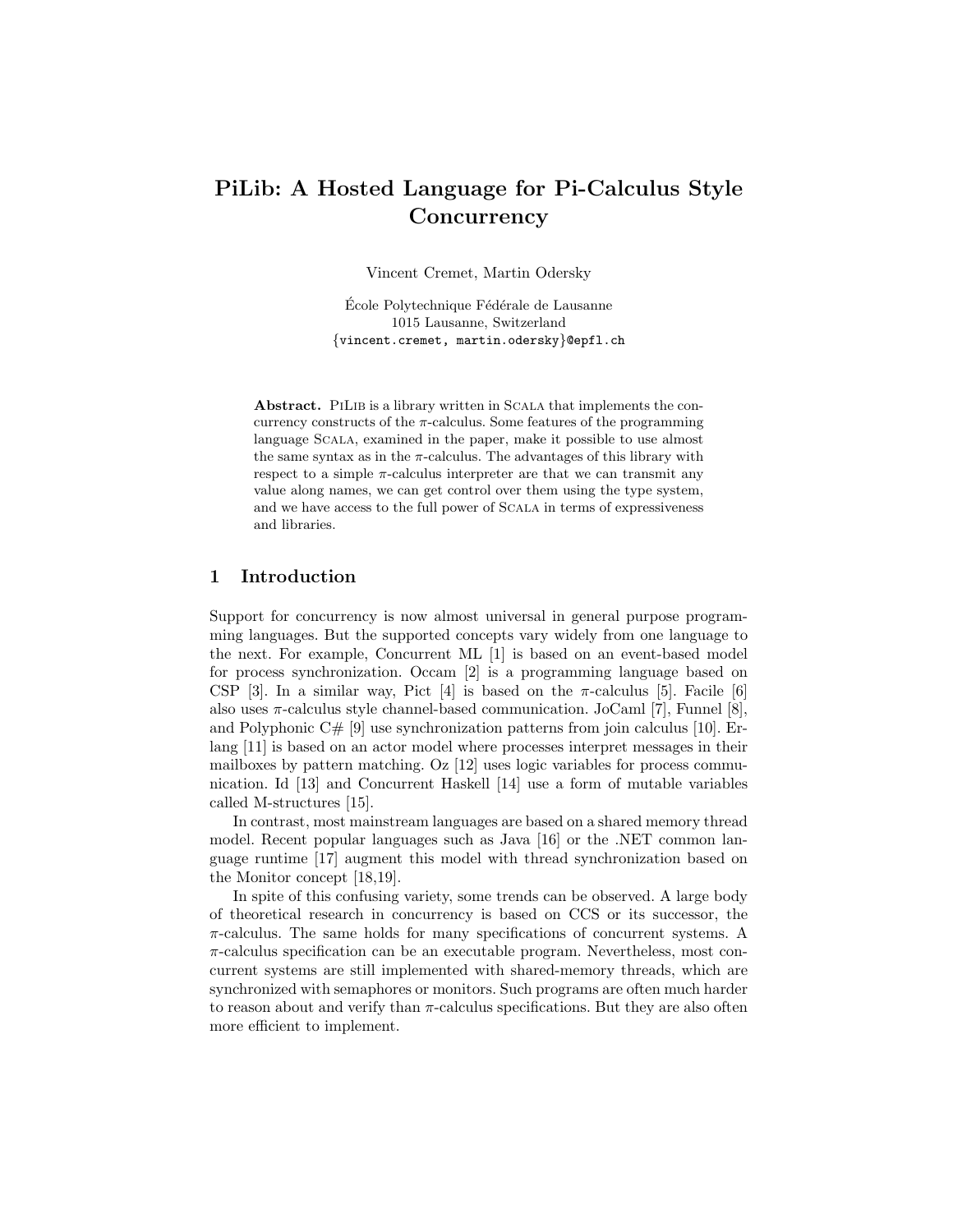Given this situation, it seems desirable to have a wide spectrum of programming solutions in which one can move easily from a high-level specification and prototype to a (thread-based) low-level implementation. One way to achieve this is with a programming language which has both low-level and high-level concurrency constructs. However, such a language would tend to be quite large. Moreover, in the light of the great variety of high-level solutions that have been proposed it seems difficult to pick a concrete high-level syntax with confidence that it is the "right one".

A better solution is to express the high-level language as a library abstraction in terms of the low-level one. Then the high-level language becomes, in effect, a domain-specific language where the domain is process coordination. This approach is similar to the use of skeletons in parallel programming [\[20](#page-15-5)[,21\]](#page-15-6).

Being implemented as a library, the high-level language is embedded (or: hosted) in the low-level language. This has the advantages that no separate compiler and run-time environment needs to be designed, and that all of the facilities of the host-language can be used from the high-level language. However, if the high-level language is to be convenient to use, the host language needs to have a fair degree of expressiveness.

In this paper, we describe our experience with such an embedding. We have developed a process coordination language that is closely modeled after the  $\pi$ -calculus and that is implemented as a library in the host language Scala [\[22\]](#page-15-7). Scala is a new functional/object-oriented language that interacts smoothly with Java and C#. Compared to these environments, Scala has several additional language features, which make it suitable as a host language for domain specific languages. Among others, it supports the following concepts.

- A rich type system, with generics as well as abstract and dependent types.
- Object composition using mixin-style multiple inheritance.
- Named as well as anonymous functions as first-class values that can be nested.
- Pure object orientation, in the sense that every value is conceptually an object and every operator is a method call.

Scala is designed to operate in a JVM or .NET environment, so it can be regarded as an extension language for Java or  $C#$ . Scala does not have any constructs dealing with concurrency in the language proper. Instead, it re-uses the concurrency constructs of the underlying environment. These constructs are almost the same for Java and .NET – they consist in each case of a class-based thread model with monitors for synchronization.

The need to define a high-level process model for Scala came up when we taught a class on concurrency theory and concurrent programming. We wanted to be able to have students program concurrent systems that closely follow specifications in CCS and the  $\pi$ -calculus. At the same time, we wanted to relate this to Java's classical thread/monitor model of concurrent programming. Embedding the high-level concurrent language in Scala provided an elegant means of going from specification to (classical) implementation and at the same time made available the rich facilities of the Java environment.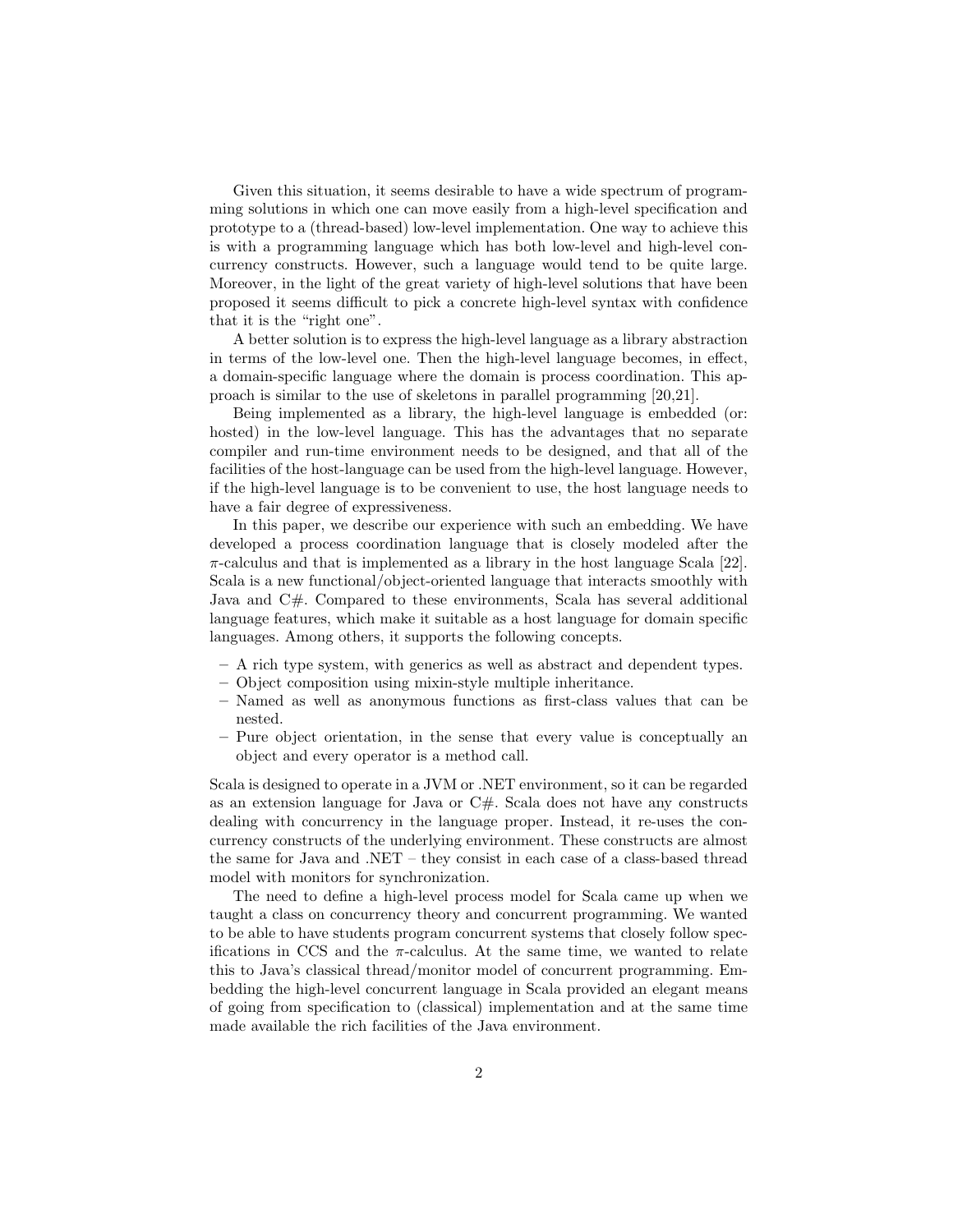Implementing a high-level concurrent language as a library abstraction poses some challenges for the syntactic and type system abilities of the host language. In this paper we show how a convenient syntax and type discipline for the highlevel language can be achieved with the help of Scala's constructs for abstraction and composition. Particularly important in this respect are Scala's generic type system, its ability to have arbitrary operators as methods, the dynamic, receiver based interpretation of such operators, as well as its light-weight syntax for nestable anonymous functions (i.e., closures).

The rest of this paper is organized as follows. Section [2](#page-2-0) is a short introduction to the  $\pi$ -calculus. Section [3](#page-4-0) allows the reader to appreciate the close link between PILIB and the  $\pi$ -calculus by comparing how a small example can be expressed in both formalisms. In Section [4](#page-7-0) we present the elements of the PiLib language in detail. Section [5](#page-9-0) shows how these elements are mapped to Scala constructs. Section [6](#page-11-0) recapitulates the languages features necessary for the embedding. Section [7](#page-12-0) gives a brief description of PiLib's implementation, and Section [8](#page-13-0) concludes.

# <span id="page-2-0"></span>2 The  $\pi$ -calculus in short

The  $\pi$ -calculus is a model of concurrent computation in which processes can connect and disconnect dynamically by exchanging the names of the channels they use to communicate. A calculus can be seen as a programming language with limited essential concepts, in order to permit formal reasoning. So, as for programming languages, the precise definition of the  $\pi$ -calculus includes a description of the syntax of the terms that compose the language as well as a definition of their meaning.

### 2.1 Syntax

There are various versions of the  $\pi$ -calculus. The one we present here corresponds to our implementation in PiLib. For the readers that know the other versions, we consider in our case a monadic  $\pi$ -calculus without match nor mismatch operator and where each process in a sum is guarded by an input or output prefix.

Here is the inductive definition of our set of  $\pi$ -calculus processes.

| <b>Processes</b>         |                                                                                                          |                                                                                       |
|--------------------------|----------------------------------------------------------------------------------------------------------|---------------------------------------------------------------------------------------|
|                          |                                                                                                          | Sum $(n \geq 0)$                                                                      |
|                          |                                                                                                          | Restriction                                                                           |
|                          |                                                                                                          | Parallel                                                                              |
|                          | $P,Q ::= \sum_{i=0}^{n} G_i$<br>$\begin{vmatrix} \nu x.P \\ P \mid Q \\ A(y_1,\ldots,y_n) \end{vmatrix}$ | <b>Identifier</b>                                                                     |
| <b>Guarded processes</b> |                                                                                                          |                                                                                       |
|                          | $G ::= x(y).P$                                                                                           | Input                                                                                 |
|                          | $\ket{\overline{x}\langle y}.P$                                                                          | Output                                                                                |
| <b>Definitions</b>       |                                                                                                          |                                                                                       |
|                          |                                                                                                          | $A(x_1,,x_n) \stackrel{\text{def}}{=} P$ (where $i \neq j \Rightarrow x_i \neq x_j$ ) |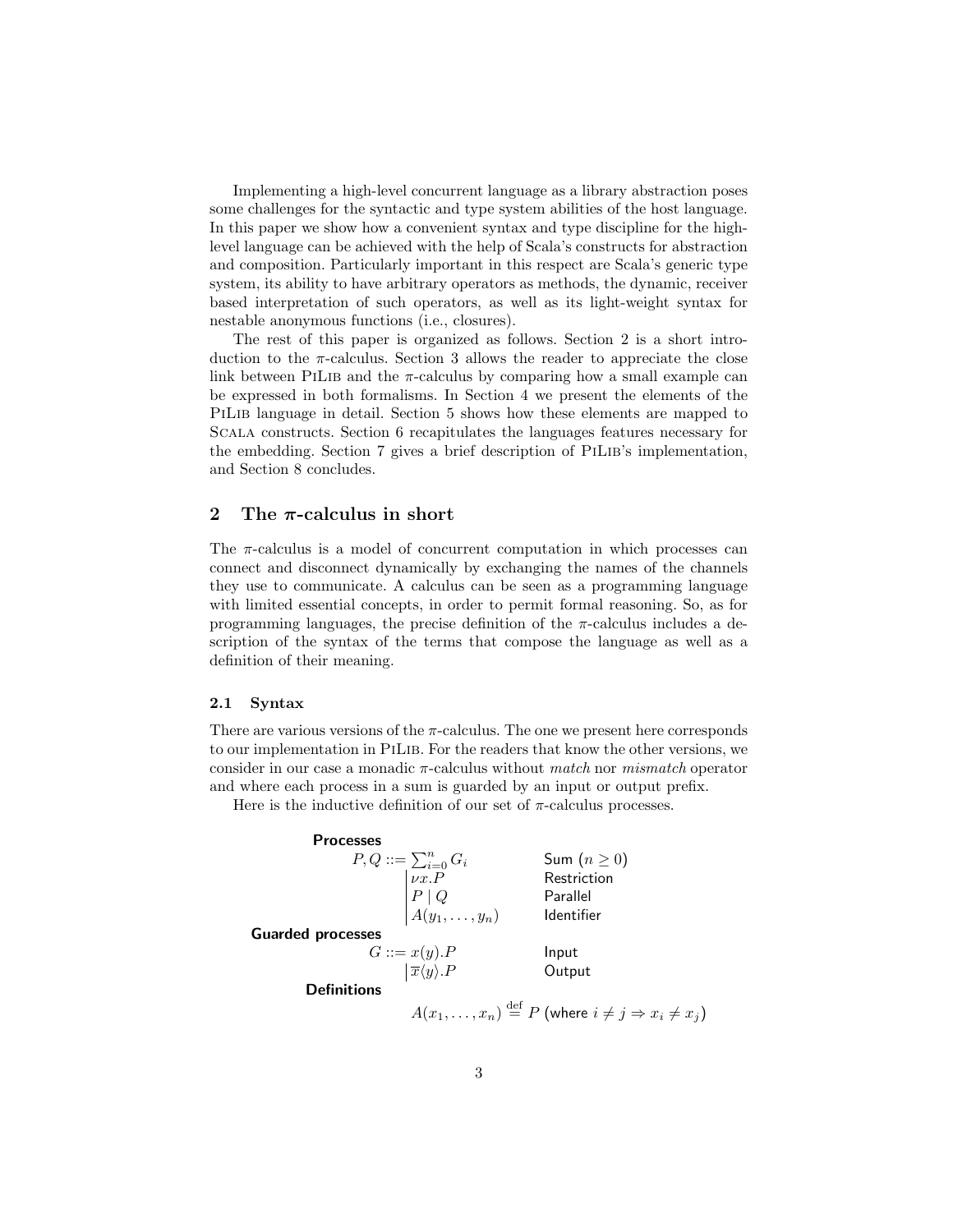A process in the  $\pi$ -calculus is either a choice  $\sum G_i$  of several guarded processes  $G_i$ , or a parallel composition  $P \mid Q$  of two processes P and Q, or a restriction  $\nu x.P$  of a private fresh name x in some process P, or a process identifier  $A(y_1, \ldots, y_n)$  which refers to a (potentially recursive) process definition. In a sum, processes are guarded by an input action  $x(y)$  or an output action  $\overline{x}\langle y \rangle$ , which receives (respectively sends) a channel y via the channel x before the execution of the two communicating processes continues.

#### 2.2 Structural equivalence

A first way of assigning a meaning to processes is to define an equivalence relation between them. For instance identifying processes which differ only by the order of parallel sub-processes is a means of giving a meaning to the | operator. The equivalence that we define in this section is structural in the sense that it is based only on the syntax of processes. This is in contrast to behavioral equivalences which try to identify programs that have similar behaviors.

The structural equivalence is defined as the smallest congruence that contains a set of equalities. The more interesting equalities are the scope extrusion rules (EXTR-PAR, EXTR-SUM) that allow to pull a restriction at the top-level of a process, and the rule (Unfold) which replaces the occurrence of an agent name with the body of its definition:

EXTR-PAR

\n
$$
\overline{P \mid \nu x.Q} \equiv \nu x.(P \mid Q) \quad x \notin \text{fn}(P)
$$
\nEXTR-SUM

\n
$$
\overline{P + \nu x.Q} \equiv \nu x.(P + Q) \quad x \notin \text{fn}(P)
$$
\nUNFOLD

\n
$$
\frac{A(\widetilde{x}) \stackrel{\text{def}}{=} P}{A(\widetilde{y}) \equiv P[\widetilde{y}/\widetilde{x}]}
$$

In the first two equalities,  $fn(P)$  is the set of free names of the process  $P$ , i.e. the names that are not bound through the parameter of an input guarded process or through the restriction operator. In the third equality,  $\tilde{x}$  represents a sequence  $x_1, \ldots, x_n$  of names and  $P[\widetilde{y}/\widetilde{x}]$  denotes the substitution of  $y_i$  for every occurrence of  $x_i$  in  $P$ .

Beside these three equalities, there are also rules which identify processes that differ only in the names of bound variables, that declare  $+$  and  $\vert$  to be associative and commutative, and that allow permuting restriction binders  $\nu x$ .

#### 2.3 Operational semantics

The standard semantics of the  $\pi$ -calculus is given by a labelled reduction relation. Labels associated to reduction steps are needed to define bisimulation, an equivalence relation that identifies processes that can simulate themselves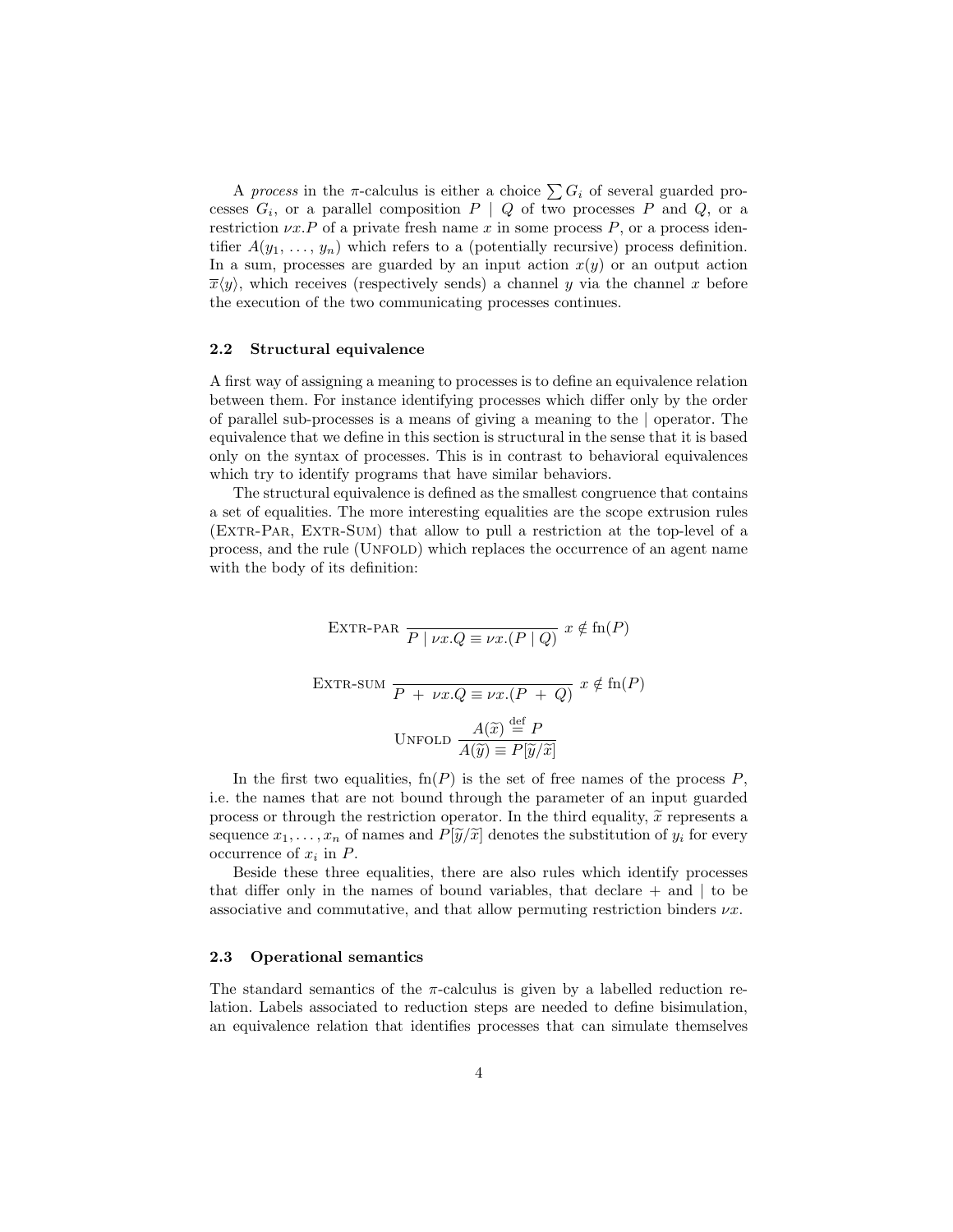mutually. But to understand the computational content of a  $\pi$ -calculus term a reduction relation without labels is simpler. We therefore define  $\rightarrow$  to be the smallest relation that satisfies the following inference rules:

$$
\text{PAR} \frac{P \rightarrow P'}{P | Q \rightarrow P' | Q}
$$
\n
$$
\text{NU} \frac{P \rightarrow Q}{\nu x. P \rightarrow \nu x. Q}
$$
\n
$$
\text{STRUCT} \frac{P \equiv P' \quad P' \rightarrow Q' \quad Q' \equiv Q}{P \rightarrow Q}
$$
\n
$$
\text{COM} \frac{P \equiv P' \quad P' \rightarrow Q'}{a(x). P + P' | \overline{a} \langle y \rangle. Q + Q' \rightarrow P[y/x] | Q}
$$

The rule Par tells that a process can evolve independently of other processes in parallel. The rule Nu is a contextual rule that makes it possible to reduce under a restriction. The rule STRUCT is the one that allows to identify equivalent processes when considering reduction. Finally, rule Com is the key to understand the synchronization mechanism of the calculus: two parallel processes that can perform complementary actions, i.e. send and receive the name of some channel along the same channel can communicate. They proceed next with the guarded processes associated to the involved send and receive actions. Note that the name x potentially free in the continuation P of the input guarded process  $a(x)$ . P is bound to the transmitted name y thanks to the substitution  $[y/x]$  applied to P.

### <span id="page-4-0"></span>3 Example: The Two-place Buffer

#### 3.1 Specification in  $\pi$ -calculus

The specification of a two-place buffer in  $\pi$ -calculus consists of a set of mutually recursive process definitions:

$$
Buffer(put, get) = B0(put, get)
$$
  
\n
$$
B0(put, get) = put(x).B1(put, get, x)
$$
  
\n
$$
B1(put, get, x) = \overline{get(x)}.B0(put, get) + put(y).B2(put, get, x, y)
$$
  
\n
$$
B2(put, get, x, y) = \overline{get(x)}.B1(put, get, y)
$$

The definitions  $B_0$ ,  $B_1$  and  $B_2$  represent respectively the state of the buffer when it contains zero, one or two elements, the buffer is initially empty. All the definitions are parameterized by the names of the channels used to put (put) or get (get) an element. Additionally definitions  $B_1$  and  $B_2$  are parameterized by the names of the elements stored in the buffer.

The logic of these definitions is then very intuitive: if the buffer is empty (state  $B_0$ ) it can only accept the input of an item on channel put and move to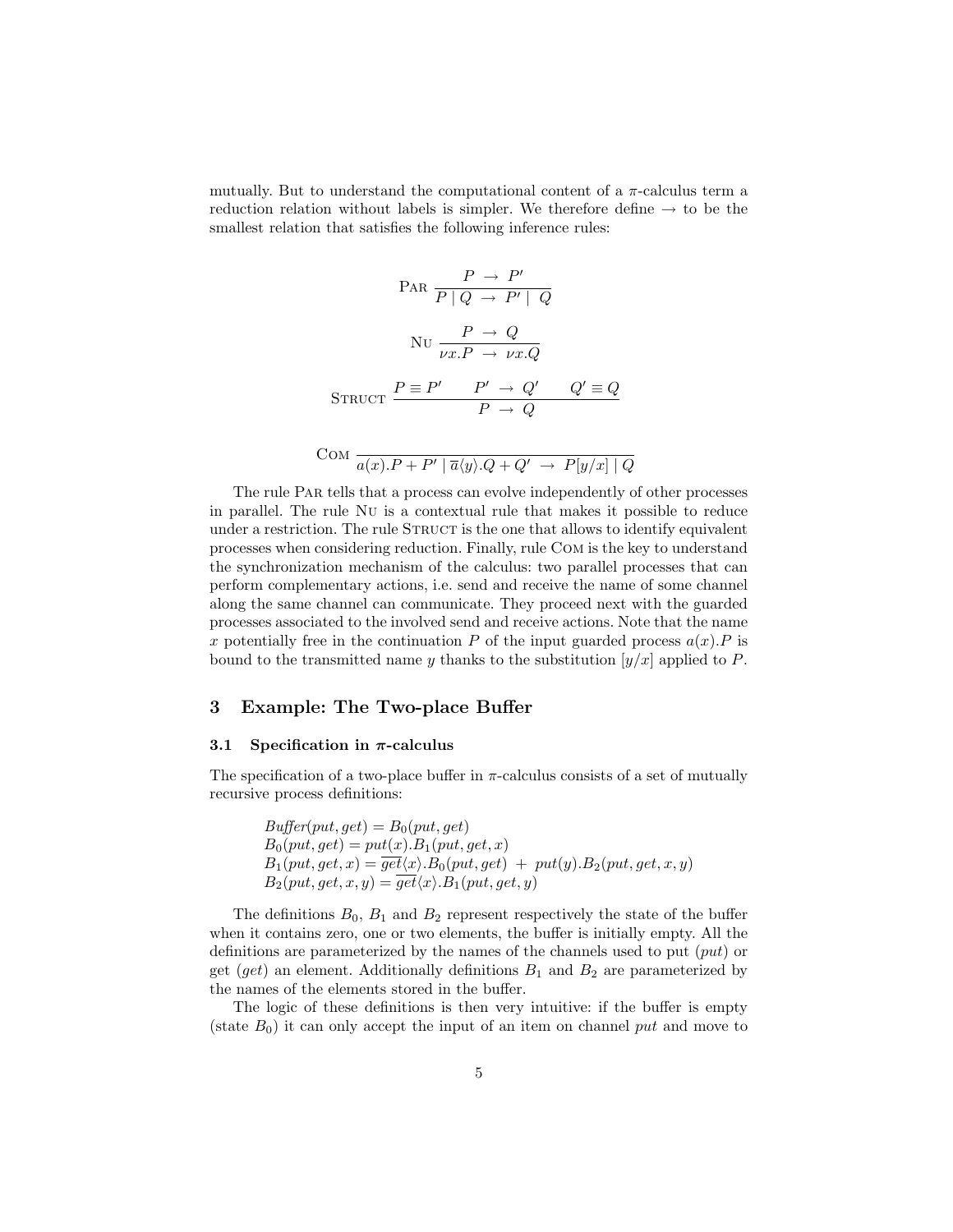state  $B_1$ . If it contains exactly one item (state  $B_1$ ), it can either output this item and go back to state  $B_0$  or accept a new item and move to state  $B_2$ . Finally when the buffer contains two items it can only output the first stored item and go to state  $B_1$ .

 $put(x).B_1(put, get, x)$  and  $\overline{get}\langle x\rangle.B_0(put, get)$  are two instances of guarded processes. The first one is an input guarded process which binds an input item on channel put to the name x in the continuation process  $B_1(put, get, x)$ . The second one is an output guarded process which outputs the item  $x$  on channel get before continuing with process  $B_0(put, get)$ .

#### 3.2 Implementation with PiLib

Because PILIB is modeled after  $\pi$ -calculus concurrency primitives, it is possible to reproduce the specification above almost as it is:

```
def Buffer[a](put: Chan[a], get: Chan[a]): unit = {
 def B0: unit = choice ( put *\{x \Rightarrow B1(x)\}\;);
 def B1(x: a): unit = choice (get(x) * B0, put * { y \Rightarrow B2(x, y) } );
 def B2(x: a, y: a): unit = choice (get(x) * B1(y));
 B0
}
```
Process definitions are replaced by function definitions (introduced by def in Scala) with result type unit. This type contains just one value and corresponds to void in C or Java. The buffer is parameterized by the type a of the stored items. Chan[a] is the type of channels carrying objects of type a. The  $\pi$ -calculus input guarded process  $put(x).B_1(put, get, x)$  is now written put  $*\{x \Rightarrow B1(x)\}\,$ and the output guarded process  $\overline{get}\langle x\rangle.B_0(put, get)$  is now written get $(x) * B_0$ (the character  $*$  replaces the dot symbol). A  $\pi$ -calculus summation + between several alternatives is now a sequence of guarded processes separated by a comma and enclosed in choice ( ... ).

Compared to the specification in  $\pi$ -calculus, the implementation using PILIB has several advantages. First the channels have a type and the typechecker phase of the compiler ensures that only objects of the right type are passed to channels. Second, since processes in the  $\pi$ -calculus are modeled as functions, it is possible to hide the internal states  $B_0$ ,  $B_1$  and  $B_2$  by nesting the corresponding functions inside the function Buffer. Because the scope of parameters put and get extends to these local functions they can refer to these parameters implicitly.

#### 3.3 Using the buffer

Here is an example of using the buffer in  $\pi$ -calculus, where *Producer* is a process that repeatedly creates a new channel and put it in the buffer, and Consumer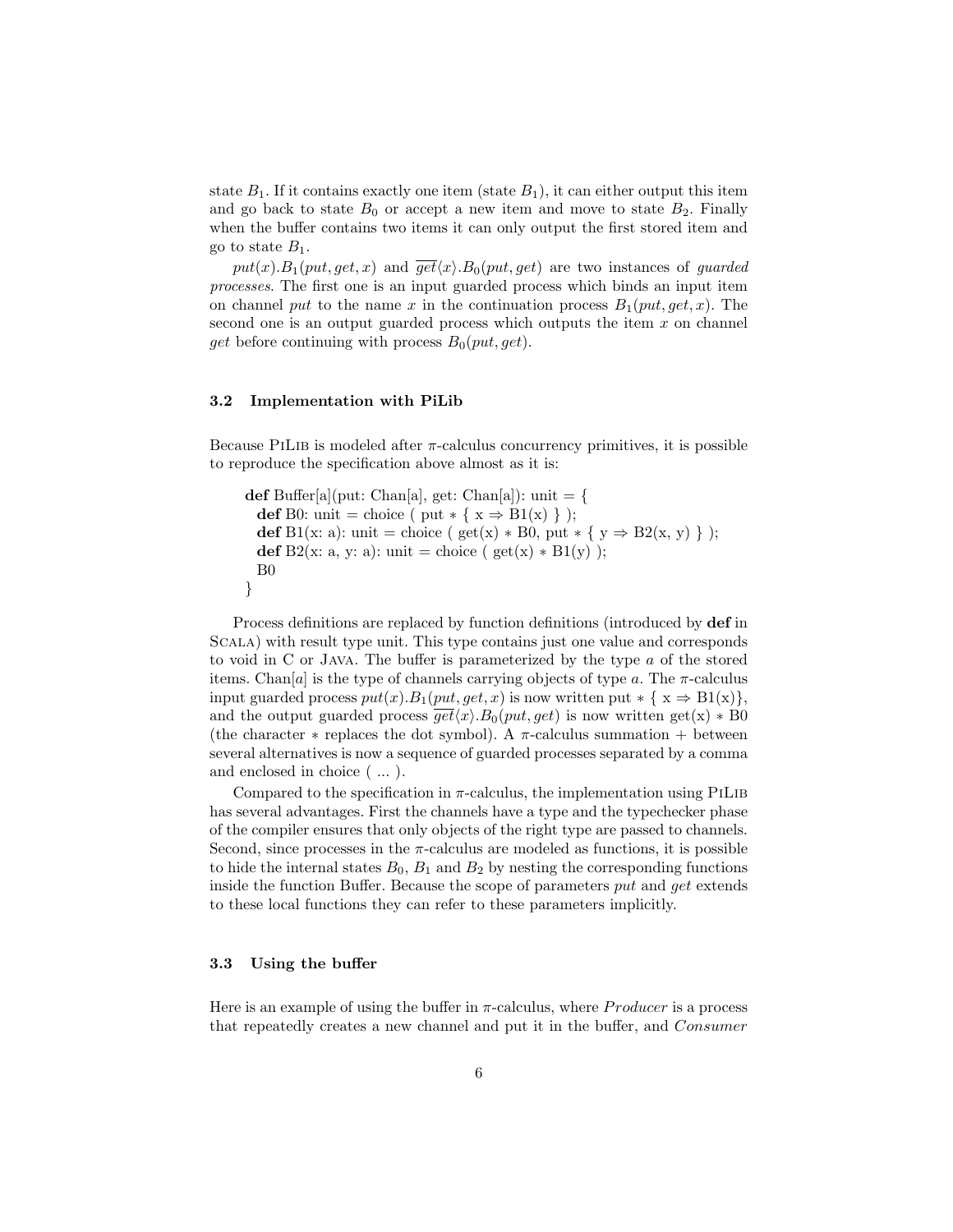is a process that tirelessly gets an item from the buffer and discards it.

 $Product(put, get) = \nu x. \overline{put}\langle x \rangle.Produce(put, get)$  $Consumer(put, get) = get(x). Consumer(put, get)$ 

```
\nu put, get. Producer(put, get) | Buffer(put, get) | Consumer(put, get)
```
The three processes are put in parallel using the operator | and are linked together through the sharing of the fresh channels put and get introduced by the restriction operator  $\nu$ .

Contrary to PiLib whose channels can carry arbitrary objects, in the  $\pi$ -calculus everything is a name. So both channels and the values they carry are taken from the same domain. A way of typing such channels in PILIB is to use a recursive type definition Channel to represent  $\pi$ -calculus channels:

class Channel extends Chan[Channel];

Such a definition can be read: "A  $\pi$ -calculus channel is a channel that can carry other  $\pi$ -calculus channels".

Using this type definition, the  $\pi$ -calculus code above has now an exact counterpart in PiLib:

def Producer(put: Channel, get: Channel): unit  $=$  { val  $x = new$  Channel; choice (  $put(x) * Product(put, get)$  ) } def Consumer(put: Channel, get: Channel): unit = choice (  $get * \{ x \Rightarrow \text{Consumer}(\text{put}, get) \}$ );

val put  $=$  new Channel, get  $=$  new Channel;  $s$ pawn  $\langle$  Producer(put, get) | Buffer(put, get) | Consumer(put, get)  $>$ 

New features of PiLib appear only in the way of creating new channels and executing several processes in parallel using spawn.

As we have seen, the implementation using PILIB is very close to the specification in  $\pi$ -calculus. It seems as if SCALA had special syntax for  $\pi$ -calculus primitives, however PiLib is nothing more than a library implemented using low-level concurrency constructs of Scala inherited from Java. In the rest of the paper we will try to demystify the magic.

Of course we can also write a two-place buffer using monitors as in Java and the implementation would certainly have been more efficient. But then relating the implementation to the specification would have been completely not trivial. With PILIB we can closely relate the specification language and the implementation language, and thereby gain immediate confidence in our program.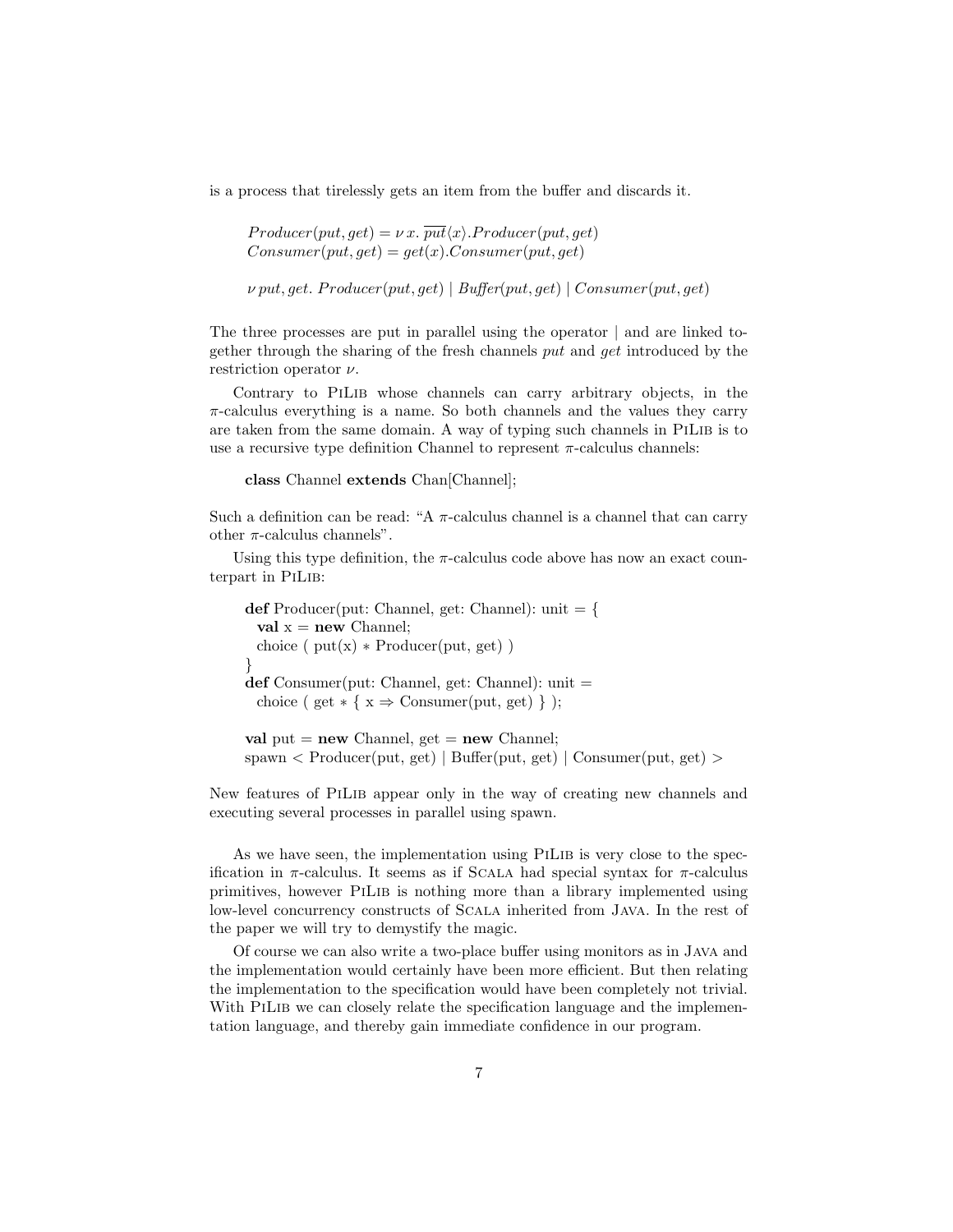### <span id="page-7-0"></span>4 Description of the PiLib grammar

In this section we briefly describe the original concurrency interface of Scala, directly inherited from JAVA, and then introduce the PILIB interface.

### 4.1 Original concurrency interface

The original concurrency interface of Scala consists mainly of a class Monitor and a function fork with the following signatures.

```
class Monitor {
  def synchronized[a](def p: a): a;
  def wait(): unit;
  def wait(timeout: long): unit;
  def notify(): unit;
  def notifyAll(): unit;
}
```
def fork(def p: unit): unit;

The method synchronized in class Monitor executes its argument computation p in mutual exclusive mode - at any one time, only one thread can execute a synchronized argument of a given monitor.

A thread can suspend inside a monitor by calling the monitor's wait method. At this point, the thread is suspended until a notify method of the same monitor is called by some other thread. Calls to notify with no threads waiting on this monitor are ignored.

The fork method creates a new thread for the execution of its argument and returns immediately.

### 4.2 PiLib interface

Now we present the grammar of PiLib. How this grammar is actually implemented as a library in Scala is the topic of the next section. Here we just present the syntax of PiLib constructions and give an informal description of their associated semantics.

Channel creation At the basis of the PILIB interface is the concept of *channel* (also called "name" in the  $\pi$ -calculus). A channel represents a communication medium. To get an object which represents a fresh channel that can carry objects of type  $A$ , one simply writes **new** Chan[A].

**Guarded processes** Assuming an expression  $\alpha$  that evaluates to a channel carrying objects of type A, the term  $a * \{ x \Rightarrow c \}$  is an *input guarded process* with continuation  $c$ . References to  $x$  in  $c$  are bound to the value of the transmitted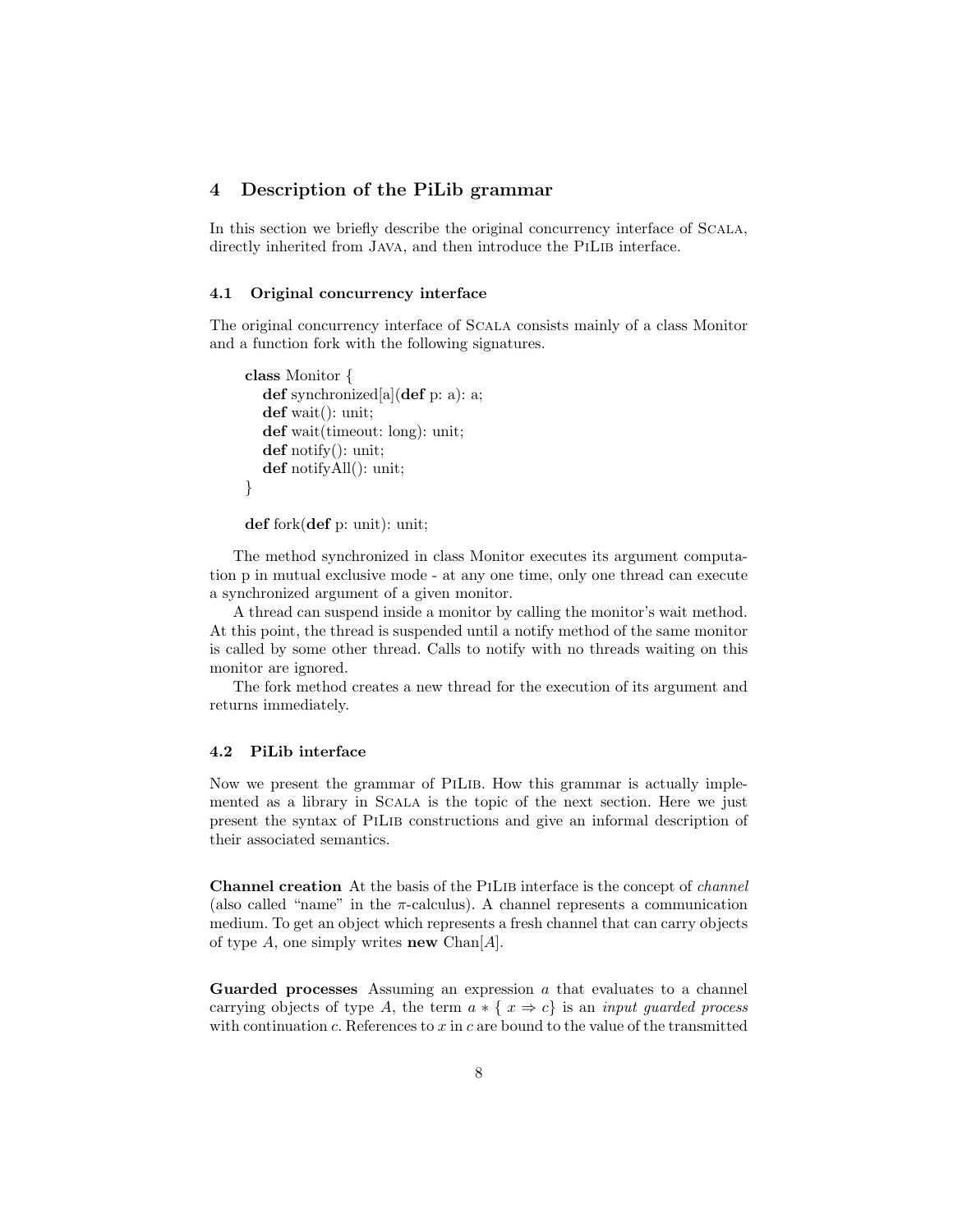object. The type of a guarded process whose continuation has result type  $B$  is GP[B]. Note that instead of  $\{x \Rightarrow c\}$  we could have used any expression of type  $A \Rightarrow B$  (the type of functions from A to B).

Similarly an *output guarded process* is written  $a(v) * c$  where v is the value to be sent and  $c$  is any continuation expression. If the type of  $c$  is  $B$ , the type of the entire guarded process is  $\text{GP}[B]$ .

As in the  $\pi$ -calculus on which it is based, communications in PILIB are synchronous: when a thread tries to output (resp. input) a value on a given channel it blocks as long as there is no other thread that tries to perform an input (resp. output) on the same channel. When two threads are finally able to communicate, through input and output guarded processes on the same channel, the thread that performs the input proceeds with the continuation of the input guarded process applied to the transmitted value, and the thread that performs the output proceeds with the continuation of the output guarded process.

**Summation** The next specific ingredient of PILIB is the method choice which takes an arbitrary number of guarded processes as arguments and tries to establish communication using one of these guarded processes with another thread. The choice method blocks until communication takes place, as explained above. Once the communication takes place, the guarded processes among the arguments to the function choice that do not take part in the communication are discarded.

Forking multiple threads The construction spawn is used to fork several threads at the same time. For instance to execute concurrently some expressions p, q, r, each one of type unit, one writes

spawn  $\langle p \mid q \mid r \rangle$ 

The figure [1](#page-9-1) is a summary of the concurrency primitives provided by PiLib with their typing rules. All these typing rules are admissible in the host type system.

#### 4.3 Derived constructs

The class Chan[A] also contains methods to perform synchronous read and synchronous write. These constructs can be derived from the more primitive constructs presented so far.

If a is an expression of type  ${\rm Chan}[A]$ , an example of a synchronous read is:

val  $x = a$  read;

It is equivalent to (and implemented as)

var x:  $A = \text{null}$ ; choice  $(a * \{ y \Rightarrow x = y \})$ ;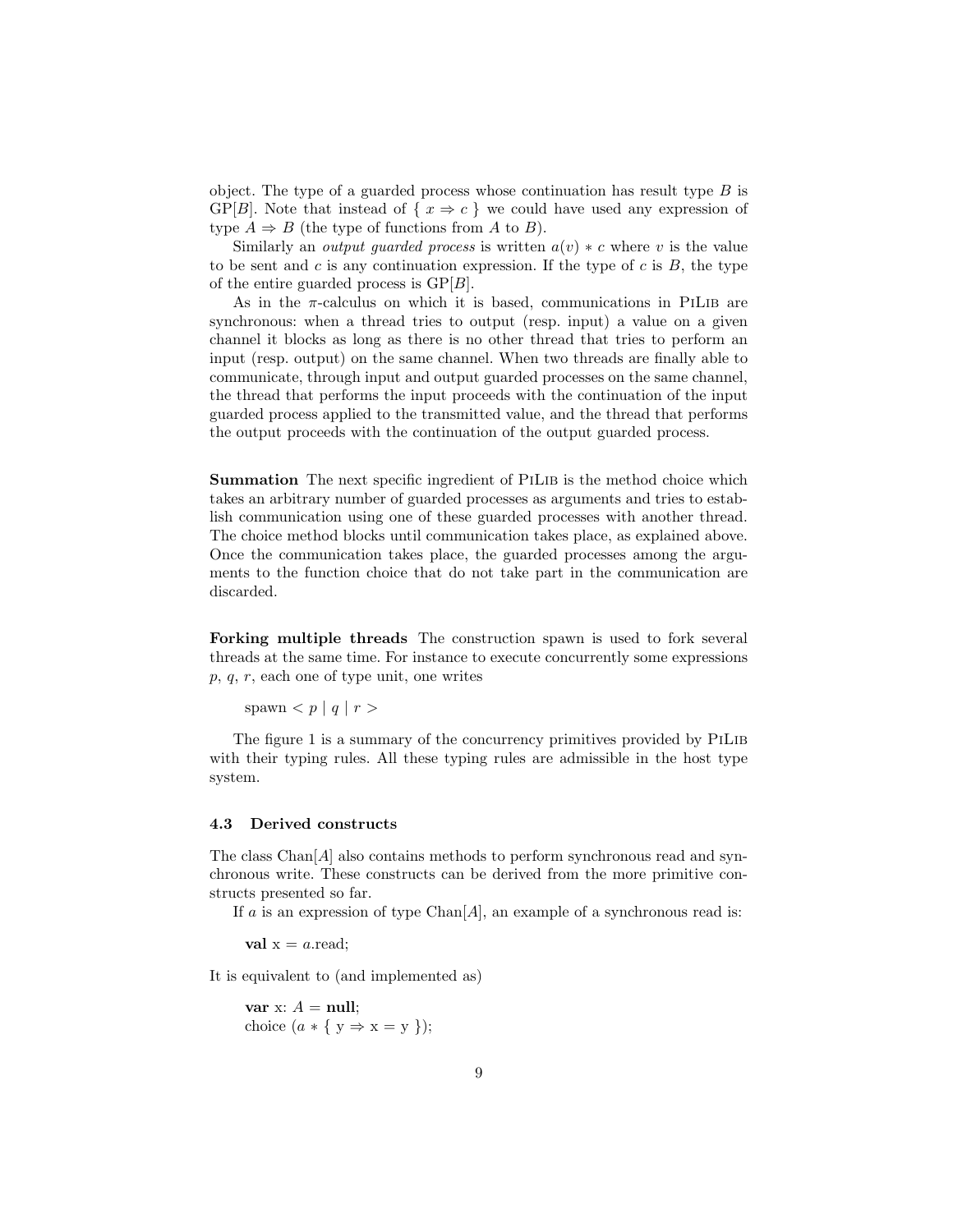| NU new Chan[A] : Chan[A]                                                       |
|--------------------------------------------------------------------------------|
| INPUT $\frac{a:\text{Chan}[A]}{a*\{x \Rightarrow c\}:\text{GP}[B]}$            |
| OUTPUT $\frac{a:\text{Chan}[A]}{a(v)*c:\text{GP}[B]}$ $v:A$ $c:B$              |
| CHOICE $\frac{g_i : \text{GP}[B]}{\text{choice}(g_1, \ldots, g_n) : B}$        |
| $p_i:$ unit<br>$S$ pawn ——<br>spawn $\langle p_1   \dots   p_n \rangle$ : unit |

<span id="page-9-1"></span>Fig. 1. PILIB constructs

A synchronous write a.write(v) is equivalent to choice  $(a(v) * \{\})$ .

### <span id="page-9-0"></span>5 Desugarization

In this section we will explain how it is possible to implement PILIB as an hosted language, i.e. as a SCALA library. We consider each PILIB construction in turn and see how it is interpreted by the language.

#### Channel creation

In PILIB, a fresh channel carrying objects of type  $A$  is created using the syntax new Chan[A]. Indeed, this is the normal Scala syntax for creating instances of the parameterized class Chan.

#### Input guarded process expression

Scala allows a one-argument method to be used as an infix operator , i.e. the SCALA parser will replace any expression e f g by e.f(g). Furthermore,  $*$  is a valid identifier. So an input guarded process

 $a * \{ x \Rightarrow c \}$ 

is recognized by the parser as

 $a.*({ x \Rightarrow c } )$ .

In the code above, a is an expression of type Chan[A], and  $\{x \Rightarrow c\}$  is an anonymous function of type  $A \Rightarrow B$ . It works because the class Chan[T] contains a polymorphic method named ∗ with the following signature: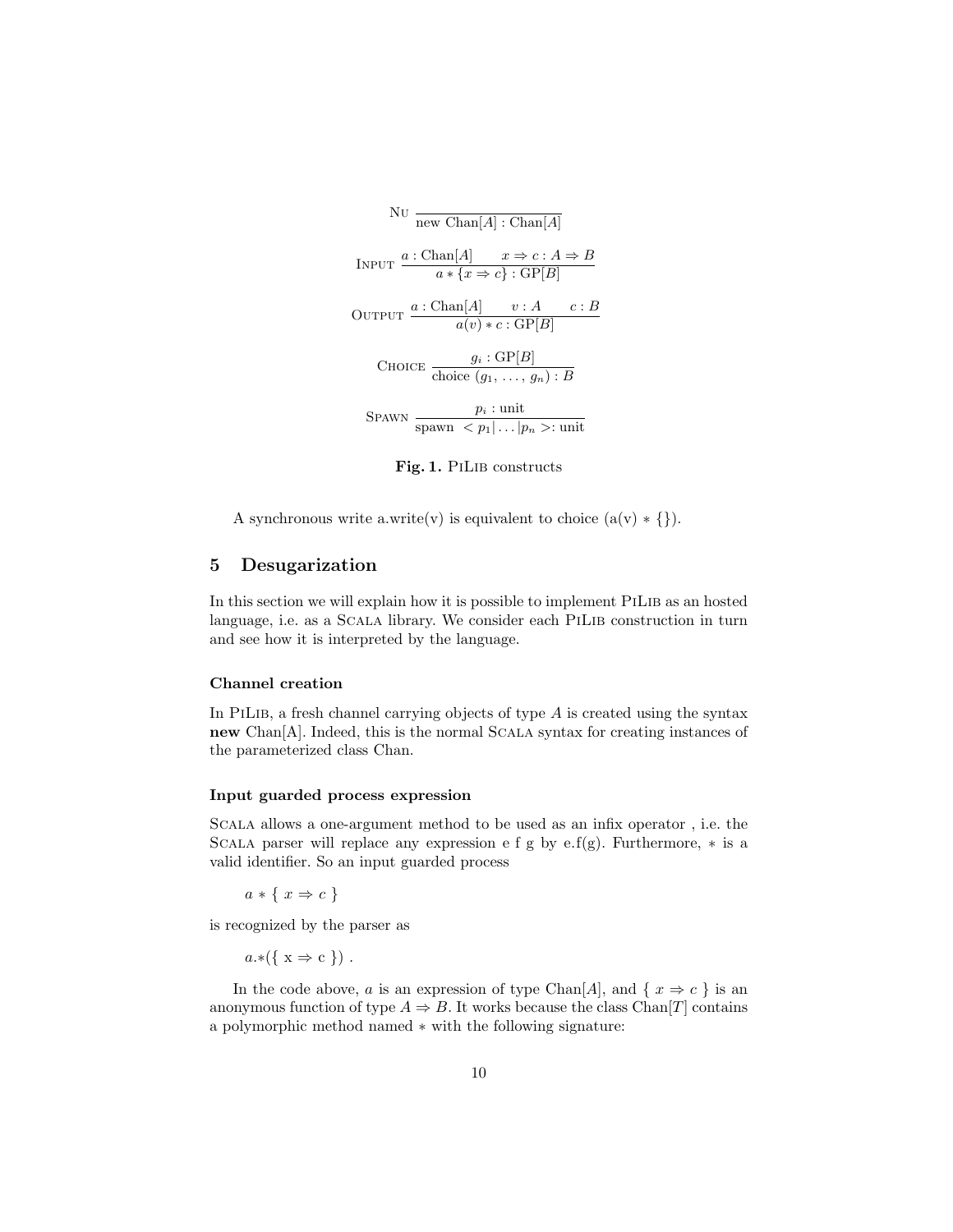def  $*[U](f: T \Rightarrow U)$ : GP[U];

The anonymous function is itself desugarized as the creation of an anonymous object of type Function1[A, B] (if A is the type inferred for the parameter x and B the type inferred for the body  $c$ ) with a method apply whose unique parameter is x and whose body is c. That is,  $\{x \Rightarrow c\}$  is translated to

```
new Function1[A,B] {
 def apply(x: A): B = c;}
```
#### Output guarded process expression

In SCALA an expression  $a(v)$  where a has type Function1[T,U] is replaced by a.apply(v). So an expression describing an output guarded process  $a(v) * c$  is recognized as a.apply(v). $*(c)$ . It implies that the class Chan[A] implements the interface Function1[ $A$ ,Product[ $A$ ]] where  $A$  is the type of the transmitted value and Product[a] is an helper class which contains the method  $*$  which is necessary for simulating the dot symbol of the natural syntax.

### Guarded process

The type of an input or output guarded process expression is  $\text{GP}[A]$  where A is the result type of the continuation.

The class GP[A] encapsulate the elements that compose a guarded process: the name of the channel and the continuation function for an input guarded process, the name of the channel, the transmitted value and the continuation function for an output guarded process.

#### Summation

A summation is written choice  $(g_1, ..., g_n)$  in PILIB. It is just a call to the polymorphic function choice with signature:

def choice[ $A$ ](gs: GP[ $A$ ]∗):  $A$ :

As specified by the star symbol at the end of the argument type, the argument can be a sequence of guarded processes of arbitrary length.

### Forking of multiple threads

The syntax to fork several threads is spawn  $\langle p | q | r \rangle$ . As we have seen previously, this expression is recognized as spawn. $\langle p|(|q|,|(r) \rangle)$ . Here is the implementation of this construct: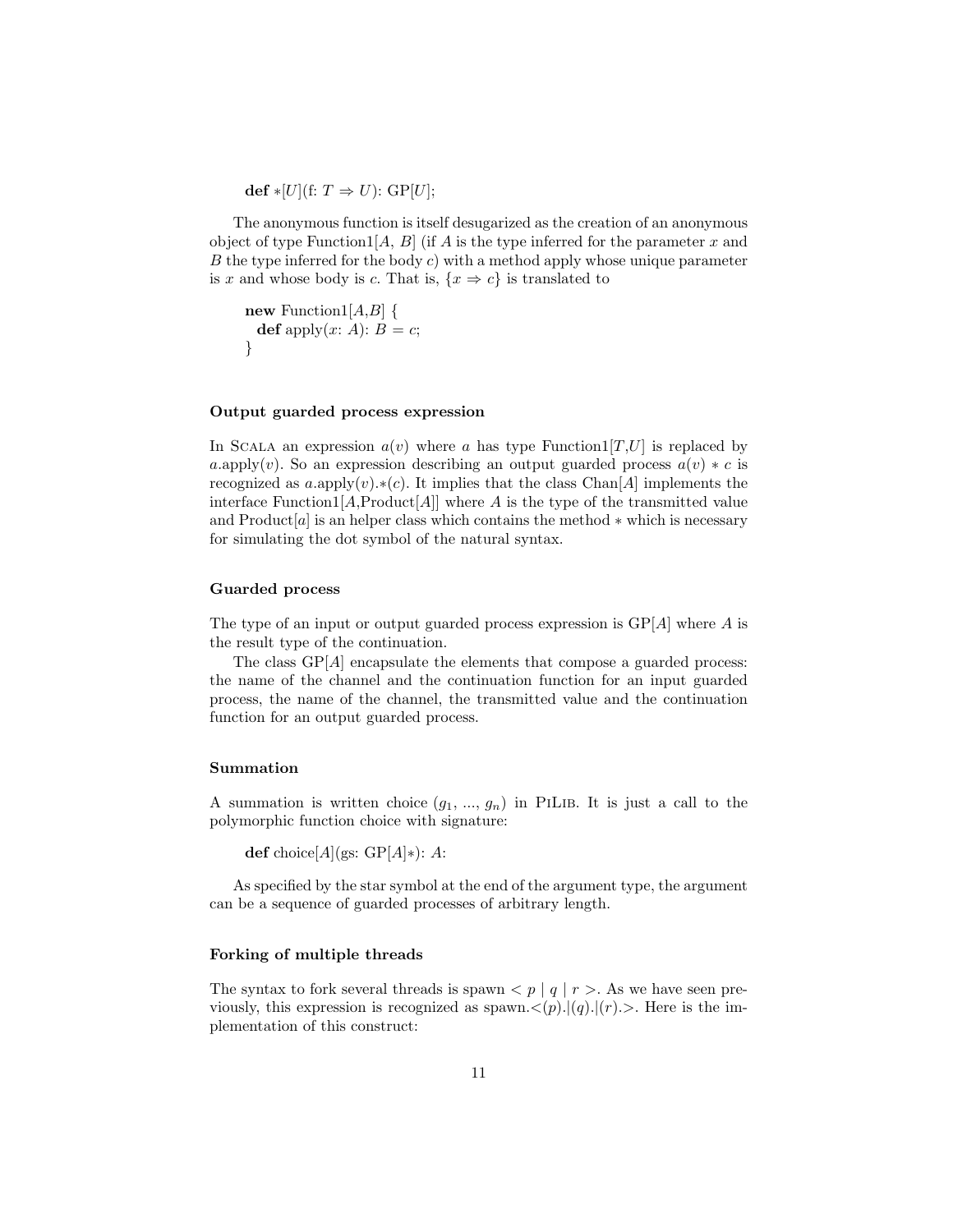```
abstract class Spawn {
  \det <(\det p: unit): Spawn;
  def |(def p: unit): Spawn;
  \mathbf{def} > \mathbf{:} unit;
}
object spawn extends Spawn {
  \textbf{def} <(\textbf{def} p: unit): Spawn = { fork(p); this }
  def |(def p: unit): Spawn = { fork(p); this }
  \text{def} > : unit = ()
}
```
In the code above, fork is the low-level function to fork a sub-process.

The def modifier applied to parameters in the methods of the abstract class Spawn specifies that the argument must be passed without being evaluated. It will be evaluated each time it is used in the body of the function. This strategy of evaluation is called *call-by-name*. Without this indication, the different threads would be executed sequentially in the order of evaluation of the arguments of the method.

### <span id="page-11-0"></span>6 Scala constructs used for the embedding

In this section we summarize the constructs that proved to be useful for hosting PILIB in SCALA.

#### Polymorphism

Type genericity allowed us to parameterize a channel by the type of the objects it can carry. The Scala type system makes sure that a channel is always used with an object of the right type.

In SCALA, methods can also be polymorphic. As  $\pi$ -calculus agents are represented by methods in PiLib, such agents can be polymorphic, like the two-place buffer in the example of section [3.](#page-4-0)

Type parameters may have bounds in Scala, and these bounds can be recursive. This feature known under the name of F-bounded polymorphism can be used to express recursive channels. For instance to define a kind of channel that can carry pairs of integers and channels of the same kind, we would write

class C extends Chan[Pair[int, C]]

### Higher-order functions and anonymous functions

We already saw that an input guarded process is expressed as a call of the method ∗ with a continuation function as argument. This is an example of a higher-order function. Furthermore it is natural to express the continuation as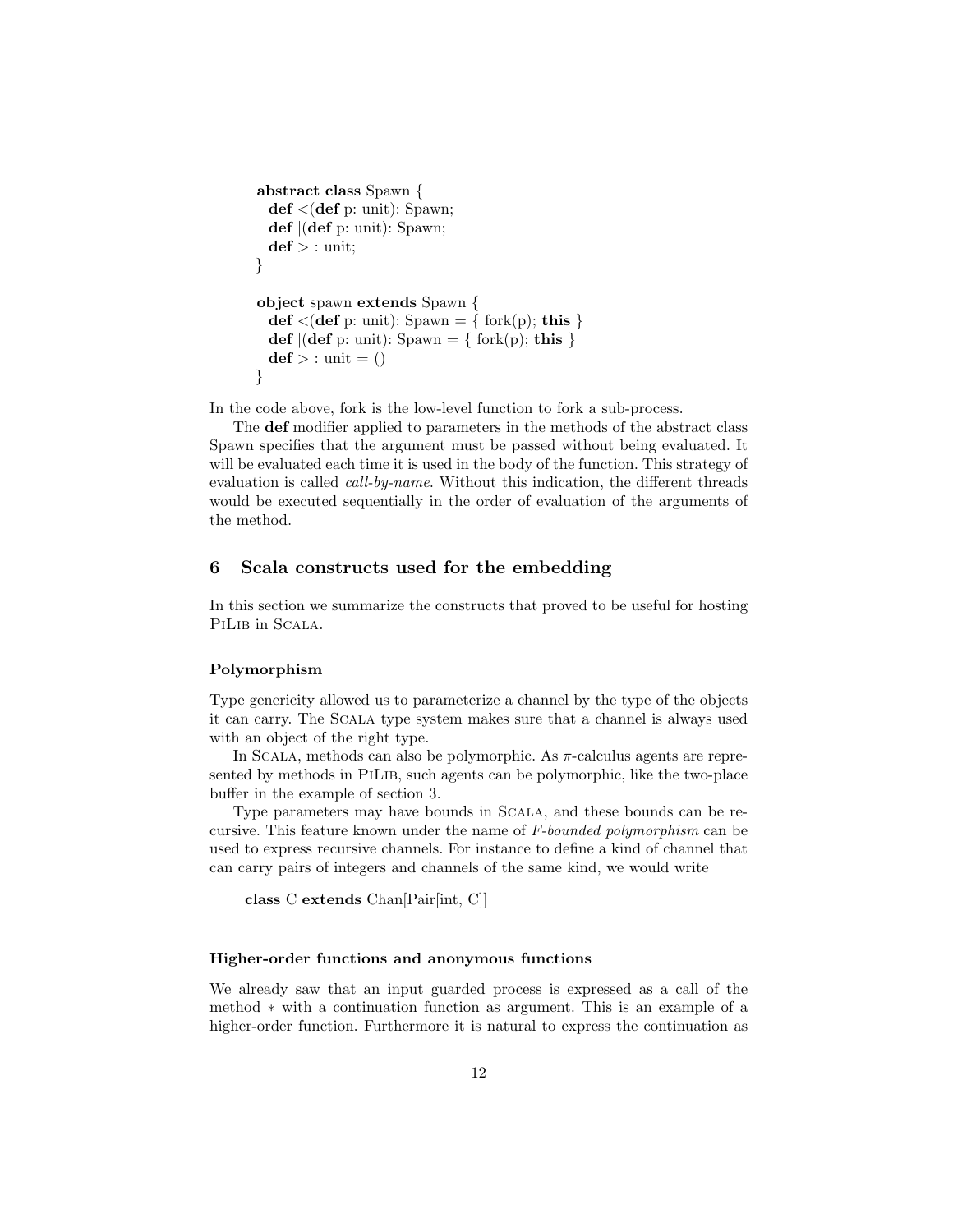an anonymous function because most of the time it is not recursive and does not need to be referred elsewhere in the program.

The type inference performed by the compiler allows to omit some type annotations, like the type of the formal parameter in the continuation of an input guarded process.

#### Syntactic sugar

It is convenient to write  $x(v) * c$  instead of x.apply(v). $*(c)$ . This is permitted by the Scala parser which perform simple but powerful transformations.

The fact that all functions are members of a class (i.e. methods) allows us to overload operators such as ∗ easily without introducing ambiguity.

#### Call-by-name

The parameter modifier def makes it possible in Scala to explicitly specify that some parameters must be called by name.

For instance it allows us to write an output guarded process as  $x(v) * c$ instead of  $x(v) * \{ () \Rightarrow c \}$  because the parameter of method  $*$  has a **def** modifier. And the construction spawn  $\langle p | q \rangle$  would not have been possible either. We would have been required to replace this by the more cumbersome  $span(f) \Rightarrow p, ( ) \Rightarrow q$ .

### Sequence type

Another feature of Scala, which is used in the definition of the choice method, is the possibility for a function to pass an arbitrary number of arguments to methods.

### <span id="page-12-0"></span>7 Overview of the implementation

To explain the implementation we first describe the involved data structures and then present the means by which processes interact.

Two guarded processes are called complementary if one is an input and the other is an output on the same channel. For the sake of simplicity, the implementation unifies the concepts of input and output guarded processes: at the time where communication takes place between two complementary guarded processes, each of them will provide a value to the other (the dummy value () for the input guarded process) and apply its continuation to the value it receives (always the dummy value () for the output guarded process). The data structure for a guarded process consists then of four components: a channel, a kind (input or output), the value it provides, and the continuation function to apply to the received value.

A sum is an ordered list of guarded processes, together with a state that represents the continuation to execute after communication takes place. At the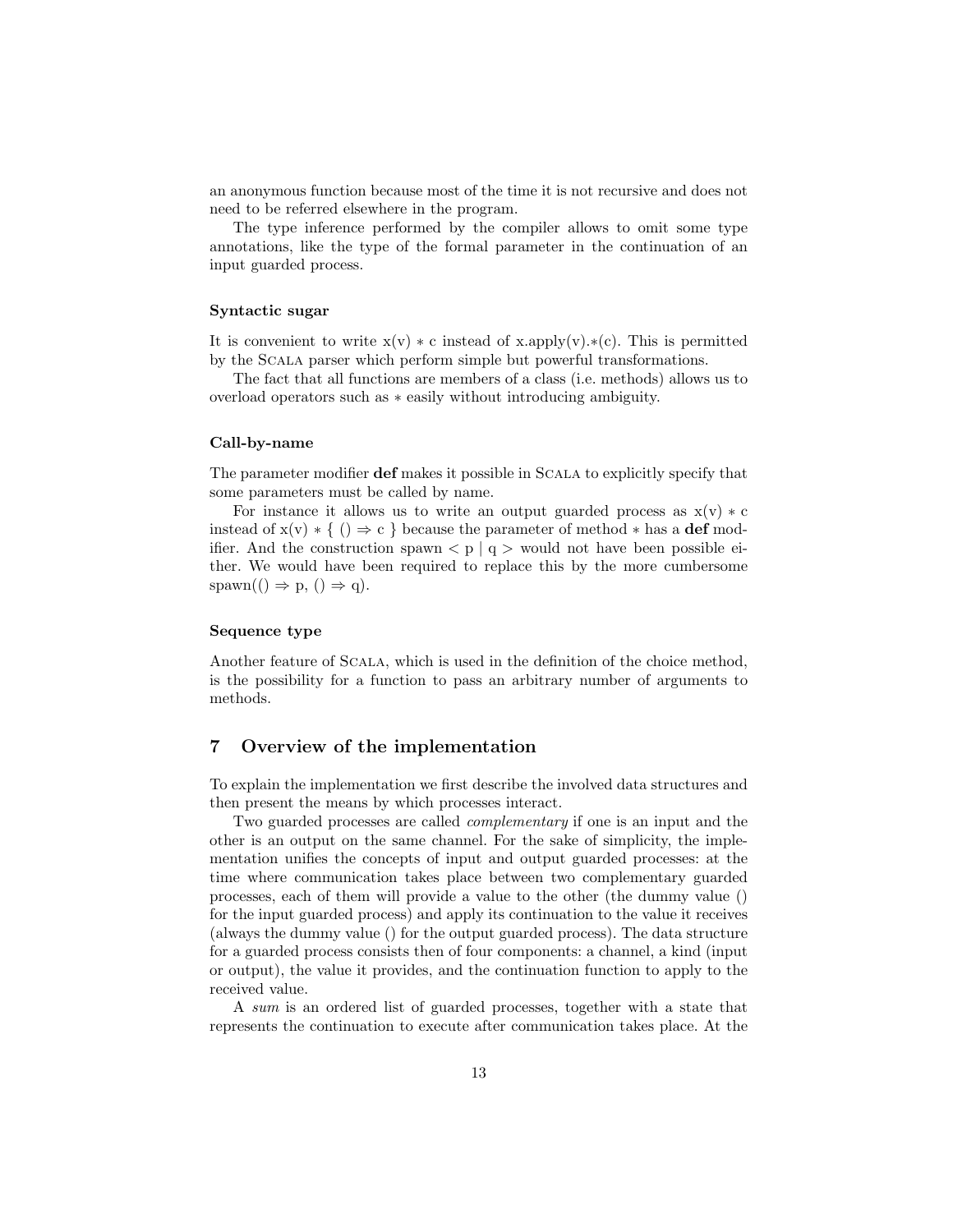creation of a sum, it is not known which of its guarded process will react and which value this guarded process will receive, so it is impossible to give a value to the sum continuation. Two sums are said complementary if they contain complementary guarded processes.

The implementation keeps a global list of pending sums, i.e. sums that are waiting to communicate. We call it the *pending list*. An invariant of this list is that the sums it contains are pairwise not complementary. The pending list behaves as a queue, that is, new entries are added at its end.

Now we will explain what happens when a thread calls the function choice. The argument of the function choice is a sequence of guarded processes. This sequence is first turned into a sum with an undefined continuation. From now this sum is designated as the arriving sum. The pending list is scanned to find a complementary sum. If there is none, the arriving sum is appended at the end of the pending list, the choice function waits until the sum continuation gets a value and then execute this continuation. If there is a compatible sum, it is extracted from the pending list, both communication sums get the value for their continuation and their respected threads are woken up.

The implementation consists of about 150 lines of Scala code with a large part dedicated to the syntactic sugar. The complete source code is available on the web [\[23\]](#page-15-8).

# <span id="page-13-0"></span>8 Conclusion

We have presented PILIB, a language for concurrent programming in the style of the  $\pi$ -calculus. The language is hosted as a library in SCALA. The hosting provides "for free" a highly higher-order  $\pi$ -calculus, because all parts of a PILIB construct are values which can be passed to methods and transmitted over channels. This is the case for channels, output prefixes, continuations of input and output guarded processes, and guarded processes themselves. In the following example several guarded processes share the same continuation in a summation:

val  $c = ...;$ choice  $(a(v) * c, b(w) * c)$ 

A PILIB program corresponds closely to a  $\pi$ -calculus specification. Of course, any run of that program will only perform one of the possible traces of the specification. Moreover, this trace is not necessarily fair, because of PILIB's method of choosing a matching sum in the pending list. A fair implementation remain topics for future work.

There is a result of [\[24,](#page-15-9)[25\]](#page-15-10) showing that it is not possible to implement the mixed choice  $\pi$ -calculus into an asynchronous language in a distributed (deterministic) way. Our current implementation is centralized and in this case the mixed choice is not problematic. A possible continuation of this work is to implement a distributed version of PiLib, which would force us to abandon the mixed choice.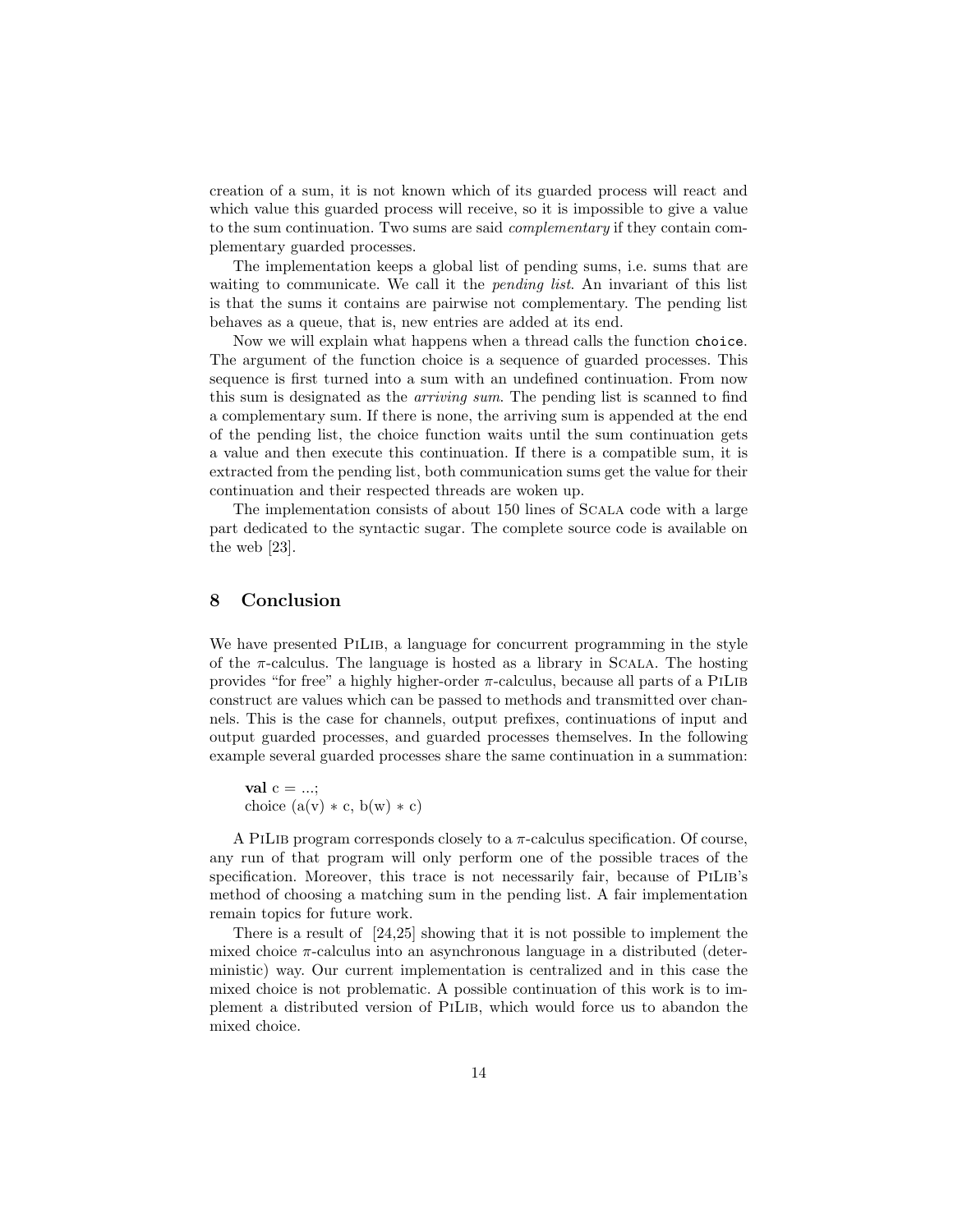Our experience with PiLib in class has been positive. Because of the close connections to the  $\pi$ -calculus, students quickly became familiar with the syntax and programming methodology. The high-level process abstractions were a big help in developing correct solutions to concurrency problems. Generally, it was far easier to develop a correct system using PiLib than using Java's native thread and monitor-based concurrency constructs.

# References

- <span id="page-14-0"></span>1. John Reppy. CML: A higher-order concurrent language. In Programming Language Design and Implementation, pages 293–259. SIGPLAN, ACM, June 1991.
- <span id="page-14-1"></span>2. INMOS Ltd. OCCAM Programming Manual. Prentice-Hall International, 1984.
- <span id="page-14-2"></span>3. C. A. R. Hoare. Communicating sequential processes. Communications of the ACM, 21(8):666–677, August 1978. Reprinted in "Distributed Computing: Concepts and Implementations" edited by McEntire, O'Reilly and Larson, IEEE, 1984.
- <span id="page-14-3"></span>4. Benjamin C. Pierce and David N. Turner. Pict: A programming language based on the pi-calculus. In Gordon Plotkin, Colin Stirling, and Mads Tofte, editors, Proof, Language and Interaction: Essays in Honour of Robin Milner, pages 455–494. MIT Press, 2000.
- <span id="page-14-4"></span>5. Robin Milner, Joachim Parrow, and David Walker. A calculus of mobile processes (Parts I and II). Information and Computation, 100:1–77, 1992.
- <span id="page-14-5"></span>6. Alessandro Giacalone, Prateek Mishra, and Sanjiva Prasad. Facile: A symmetric integration of concurrent and functional programming. International Journal of Parallel Programming, 18(2):121–160, April 1989.
- <span id="page-14-6"></span>7. Sylvain Conchon and Fabrice Le Fessant. Jocaml: Mobile agents for Objective-Caml. In First International Symposium on Agent Systems and Applications (ASA'99)/Third International Symposium on Mobile Agents (MA'99), Palm Springs, CA, USA, October 1999.
- <span id="page-14-7"></span>8. Martin Odersky. Functional nets. In Proc. European Symposium on Programming, number 1782 in LNCS, pages 1–25. Springer Verlag, March 2000.
- <span id="page-14-8"></span>9. Nick Benton, Luca Cardelli, and Cdric Fournet. Modern concurrency abstractions for  $C^{\sharp}$ . In Proceedings of the 16th European Conference on Object-Oriented Programming, pages 415–440. Springer-Verlag, 2002.
- <span id="page-14-9"></span>10. Cédric Fournet and Georges Gonthier. The reflexive chemical abstract machine and the join-calculus. In Principles of Programming Languages, January 1996.
- <span id="page-14-10"></span>11. Joe Armstrong, Robert Virding, Claes Wikström, and Mike Williams. Concurrent Programming in Erlang, Second Edition. Prentice-Hall, 1996.
- <span id="page-14-11"></span>12. Gert Smolka, Martin Henz, and Jörg Würtz. Object-oriented concurrent constraint programming in Oz. In P. van Hentenryck and V. Saraswat, editors, Principles and Practice of Constraint Programming, chapter 2, pages 29–48. The MIT Press, 1995.
- <span id="page-14-12"></span>13. Arvind, K.P. Gostelow, and W. Plouffe. The ID-Report: An Asynchronous Programming Language and Computing Machine. Technical Report 114, University of California, Irvine, California, USA, 1978.
- <span id="page-14-13"></span>14. Simon Peyton Jones, Andrew Gordon, and Sigbjorn Finne. Concurrent Haskell. In ACM, editor, Conference record of POPL '96, 23rd ACM SIGPLAN-SIGACT Symposium on Principles of Programming Languages: papers presented at the Symposium: St. Petersburg Beach, Florida, 21–24 January 1996, pages 295–308, New York, NY, USA, 1996. ACM Press.